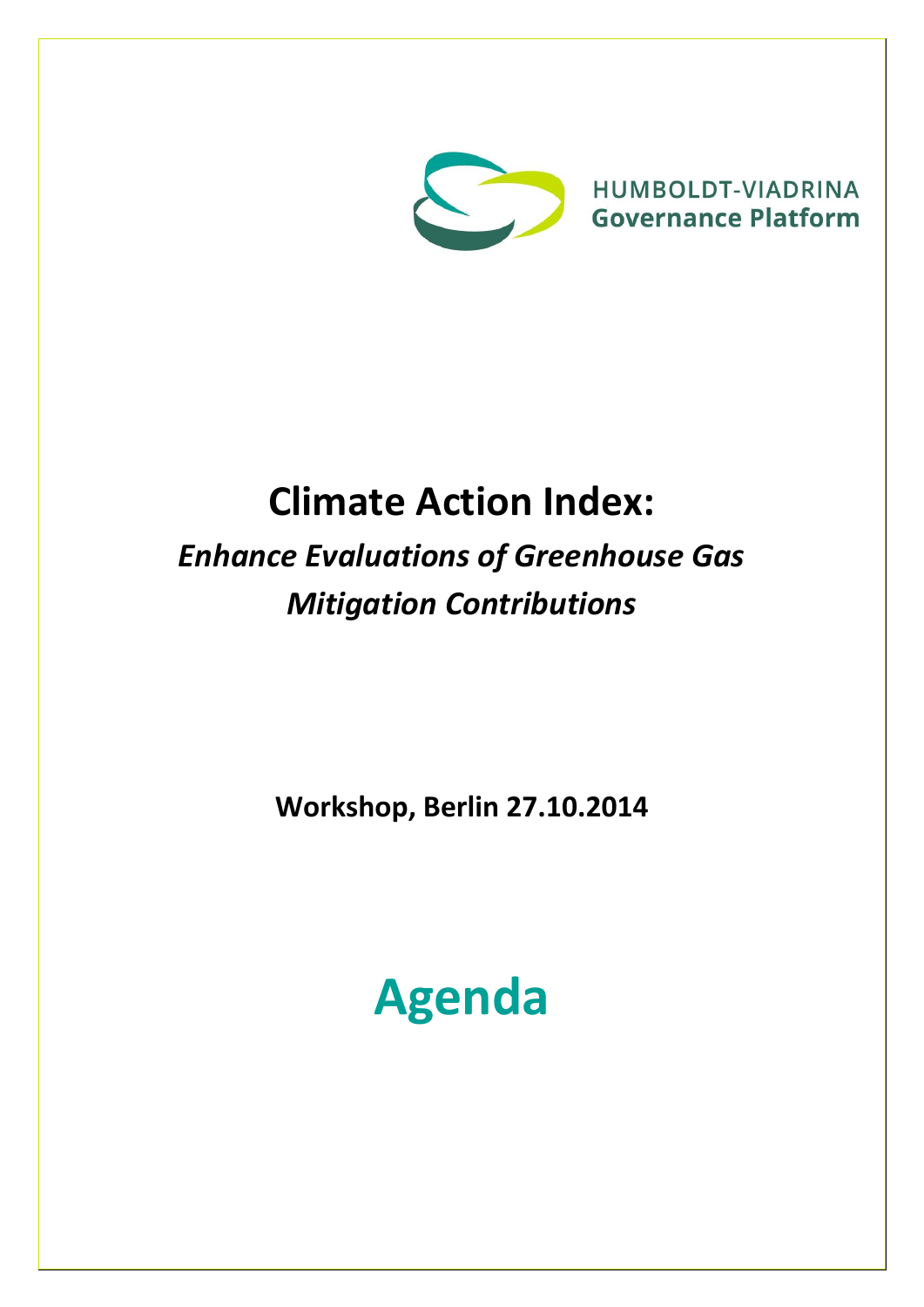

#### **Sunday - October 26, 2014**

#### **All day Arrival of participants**

#### **18:30 – 21:30 Welcome Dinner**

Welcome by Alvaro Umaña and Peter Eigen Welcome by World Bank representatives

*Venue:* Ganymed Brasserie Schiffbauerdamm 5 10117 Berlin [\(http://ganymed-brasserie.de\)](http://ganymed-brasserie.de/)

#### **Monday - October 27, 2014**

*Venue:* HUMBOLDT-VIADRINA Governance Platform c/o Allianz Forum Pariser Platz 6 / Brandenburg Gate 10117 Berlin

Conference Room on upper floor

- **08:30 – 09:00** *Arrival of participants*
- **09:00 – 09:10 Opening remarks**

Alvaro Umaña and Peter Eigen (Co-Chairs)

- **09:10 – 09:15 Introduction to Workshop** Gerd Leipold (project lead)
- **09:15 – 09:30 Introduction of Participants**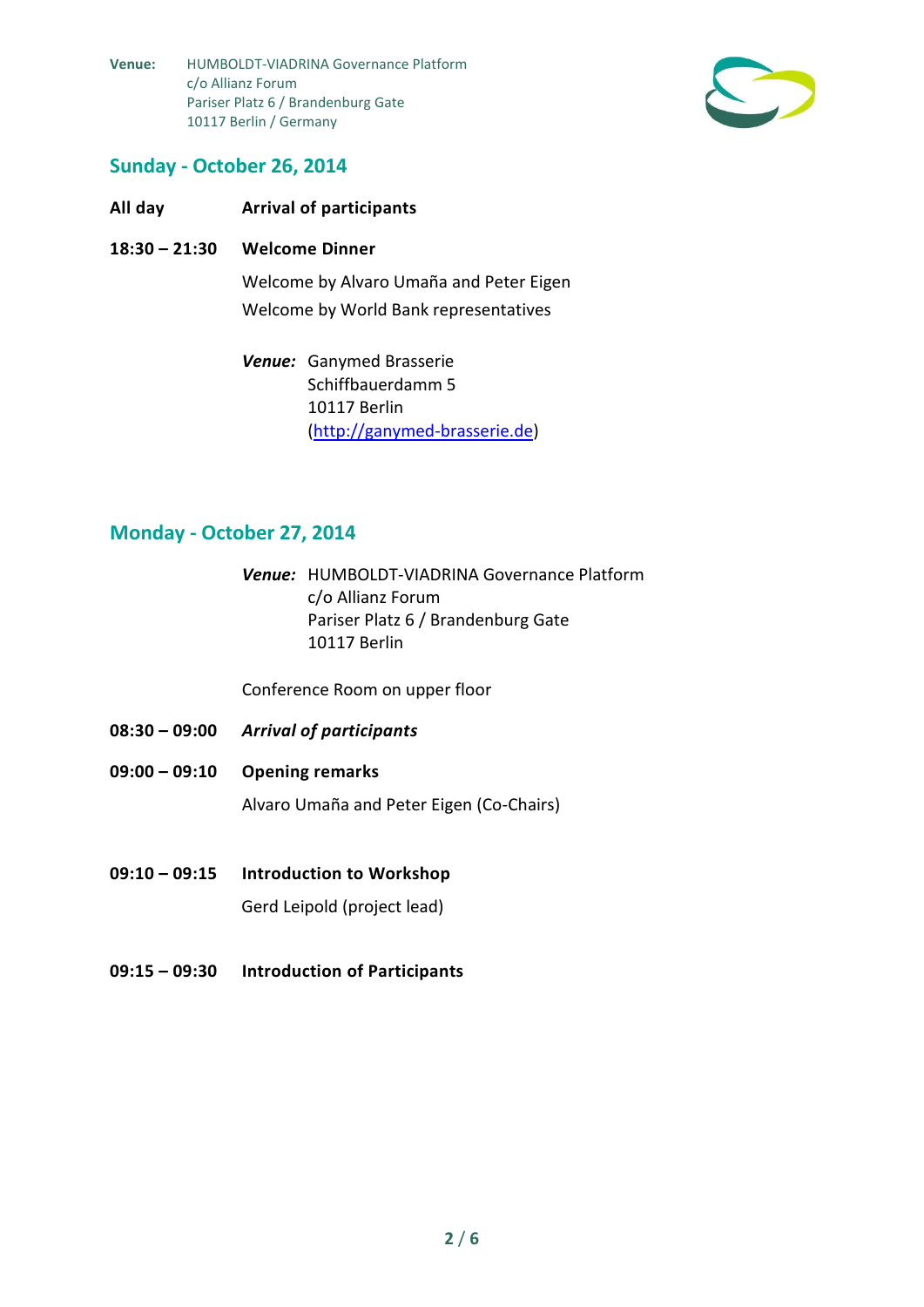

#### **09:30 – 10:30 Session 1: Non-climate indices**

This session studies non-climate indices (e.g. Corruption Perception Index, Ease of Doing Business Index, Rating agencies), explores their impact and conditions for such impact.

Objective: To become familiar with a variety of non-climate related indices and to identify reasons for their impact. Desired outcome: Common understanding of key success factors and limitations of indices.

Materials provided: <Session 1: Non-Climate Indices.pdf>

#### Roadmap for Session 1:

- 1. Introduction to session (Gerd Leipold)
- 2. Short presentations (max. 5 min. each):
	- Corruption Perception Index (Virginie Coulloudon, Transparency International)
	- Credit rating agencies (Alan David Lee)
	- Ease of Doing Business Index (Chandra Shekhar Sinha)
	- Greenpeace IT ranking (Gerd Leipold)
	- Ibrahim Index of African Governance (Sebastian Wegner)
- 3. Three groups to discuss the following questions (one per group). Groups to capture their results on flip charts in bullet points:
	- I **User benefits**: How can users benefit from an index? How can they use it?
	- II **Communication**: How is the index communicated to decision makers, influencers and users?
	- III **Credibility**: What makes an index credible?
- 4. Report back from the groups
- 5. Summary by Alvaro Umaña

#### **10:30 – 11:00** *Coffee break*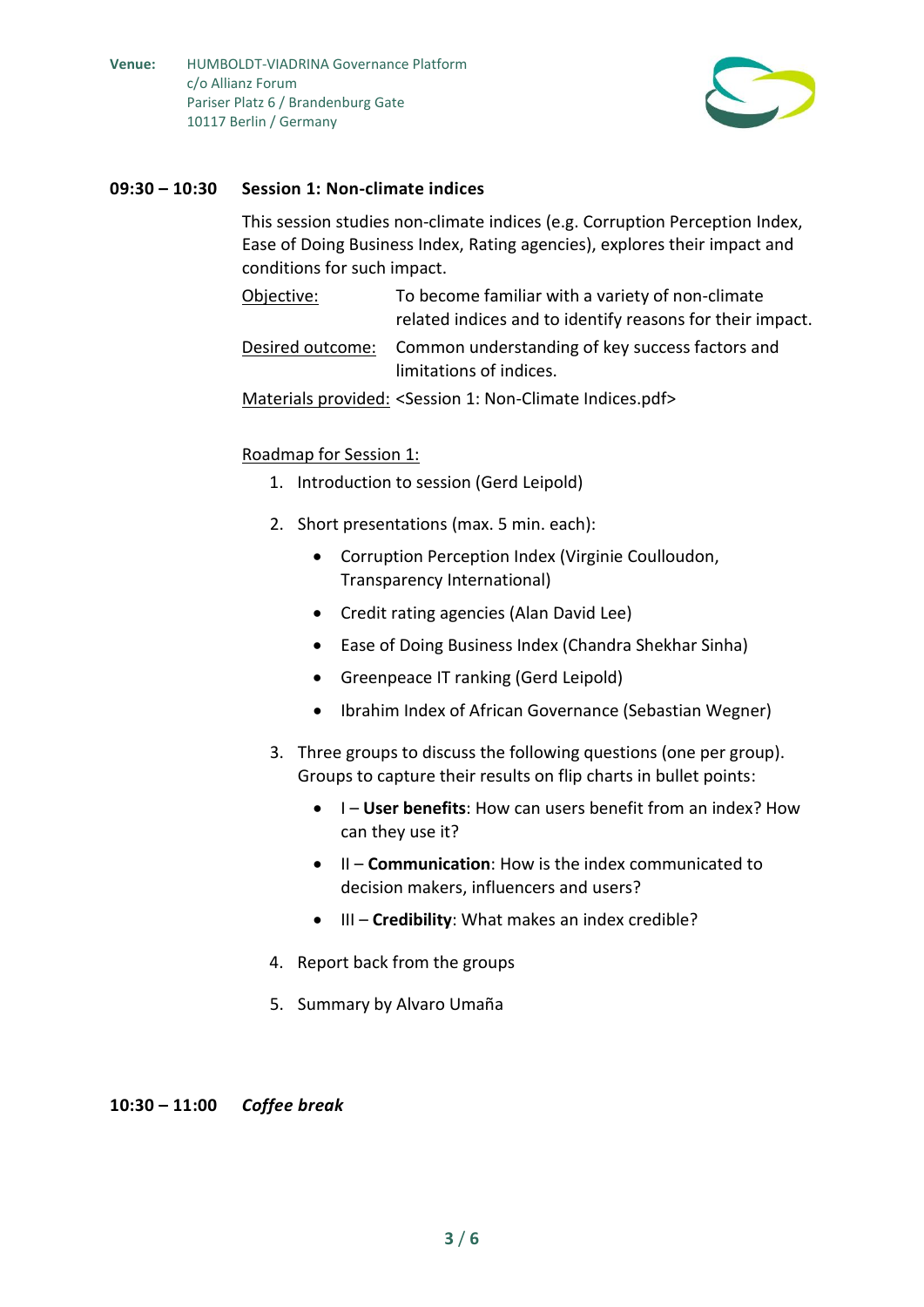

#### **11:00 – 12:30 Session 2: Climate action indices**

This session provides an overview of the important climate action indices to understand similarities and differences. The discussion will explore whether one should embark on extending the assessments to allow also for bottom up processes and for appealing to tangible interests.

| Objective:       | To create a comparative overview of important climate<br>action indices and to discuss extensions towards<br>bottom up processes and tangible interests.            |
|------------------|---------------------------------------------------------------------------------------------------------------------------------------------------------------------|
| Desired outcome: | A shared understanding of the underlying assumptions<br>and applied methodologies of climate action indices.<br>differencies in their results and reasons for them. |

Materials provided: <Session2: Climate Indices.pdf> & <Coverage of Climate Indices.xlsx>

#### Roadmap for Session 2:

- 1. Introduction to session (Gerd Leipold)
- 2. Short presentation of the climate action indices (max. 5min each):
	- Climate Action Tracker (Bill Hare)
	- Climate Change Performance Index (Jan Burck)
	- Climate Equity Reference Calculator (Sivan Kartha)
	- Carbon Transparency Index (Surabi Menon)
- 3. Plenary discussion about differences between the indices:
	- How different are the results? What the reasons for the observed differences?
	- Is it desirable and possible to integrate the different results?
- 4. Two groups to discuss extending what the indices do:
	- I **Bottom up processes**: To what extent do the indices offer themselves bottom up processes? Should they be adapted to fit better to bottom up processes?
	- II **Tangible benefits for users**: To what extent do climate indices offer themselves as tools attractive for tangible interests (e.g. economic and financial)? Should they be adapted to that end? If yes, how?
- 5. Report back from the groups
- 6. Plenary discussion
- 7. Summary by Peter Eigen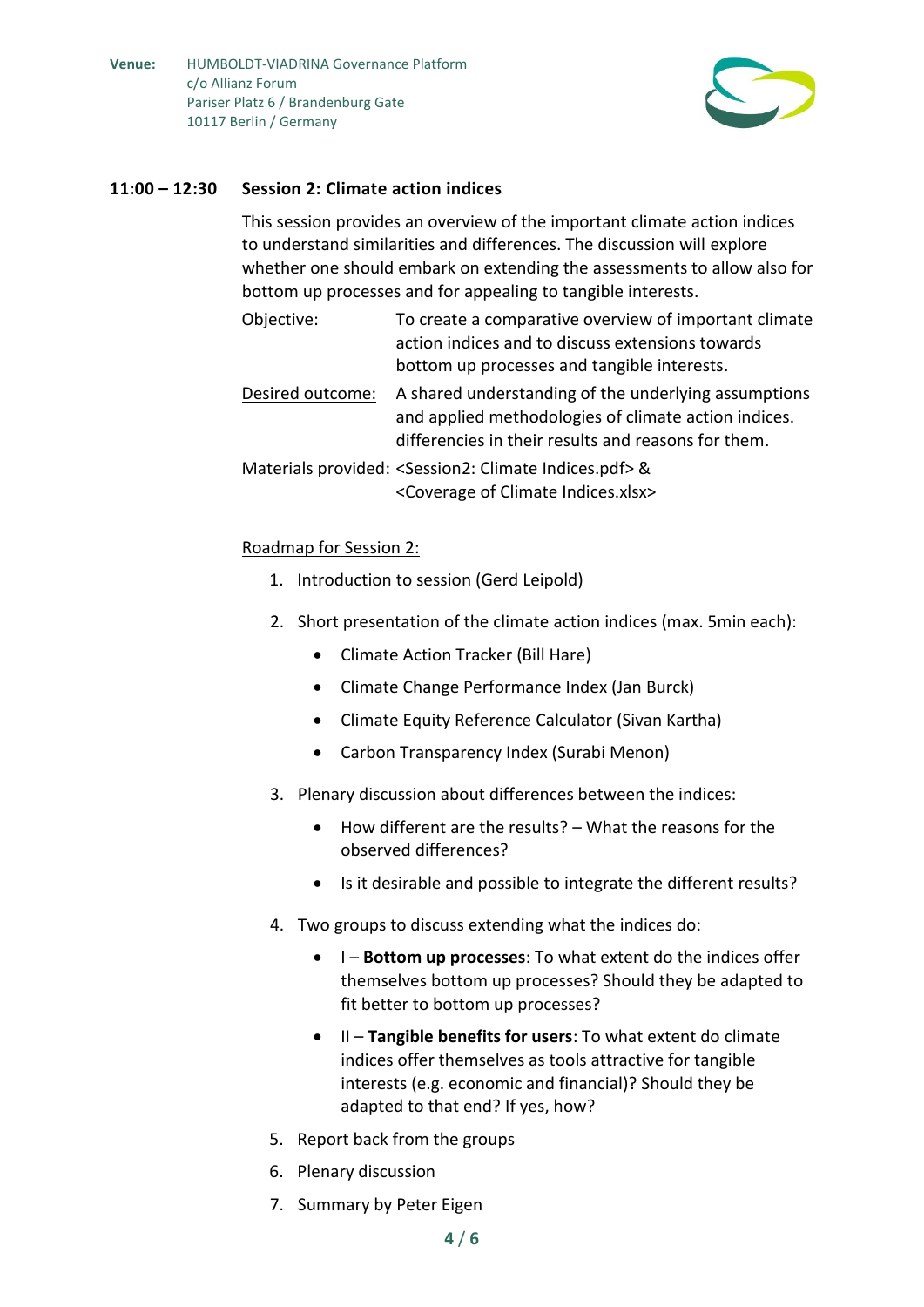

#### **12:30 – 13:30** *Lunch*

#### **13:30 – 15:00 Session 3: Greater Impact of Climate Action Indices**

This session identifies relevant decision makers and influencers and how one can have impact on them.

- Objectives: Define most important decision makers and influencers and channels and tool to reach them. Develop an understanding, what creates impact. Explore, how climate action indices can have more impact.
- Desired outcome: Overview of the most important decision makers and influencers and of potential channels and tools.

#### Roadmap for Session 3:

- 1. Introduction to session (Gerd Leipold)
- 2. Three working groups to explore aspects of impact:
	- I **Decision Makers**: Who are the relevant decisions makers for climate and what influences them?
	- II **Influencers**: Who are the most relevant influencers for climate and how can they be reached?
	- III **Framing the Message**: How should the climate issue be framed? As a question of responsibility or a question of opportunity? As a climate issue or imbedded in other issues?
- 3. Report back from the groups and discussion in plenary
- 4. Summary by one of the Alvaro Umaña
- **15:00 – 15:30 Coffee break**
- **15:30 – 16:30 Session 4: How to move forward? – Next steps**
- **16:30 – 17:00 Summary and Farewell**

Evaluation